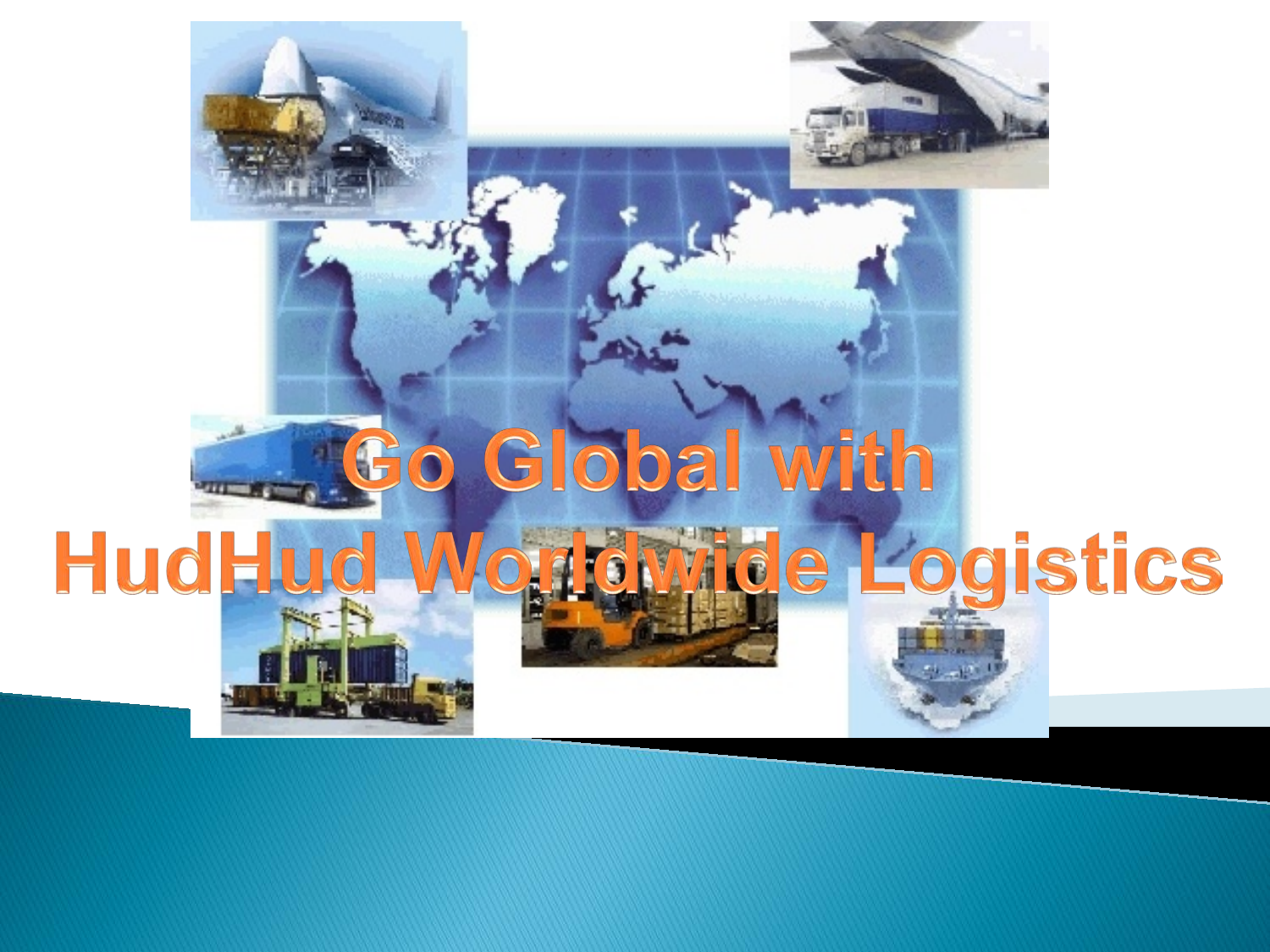### Libya Survey

Location Northern Africa, bordering the Mediterranean Sea

Size –slightly larger than Alaska (*Total:*1,759,540 sq km)

Natural resources –petroleum, natural gas, gypsum

Population 6,036,914 (June 2006 estimation)

HIV prevalence rate 0.3% (2001 est.)

GDP (PPP) \$74.97 billion (2006 est.)

GDP (Official Exchange rate) \$34.83 billion (2006 est.)

GDP Real growth rate 8.1% (2006 est.)

GDP composition agriculture 7.3% ;Industry 51.3% (incl 36%;services 41.4% (2006 est.)

Inflation rate (consumer prices) 3.1% (2006 est.)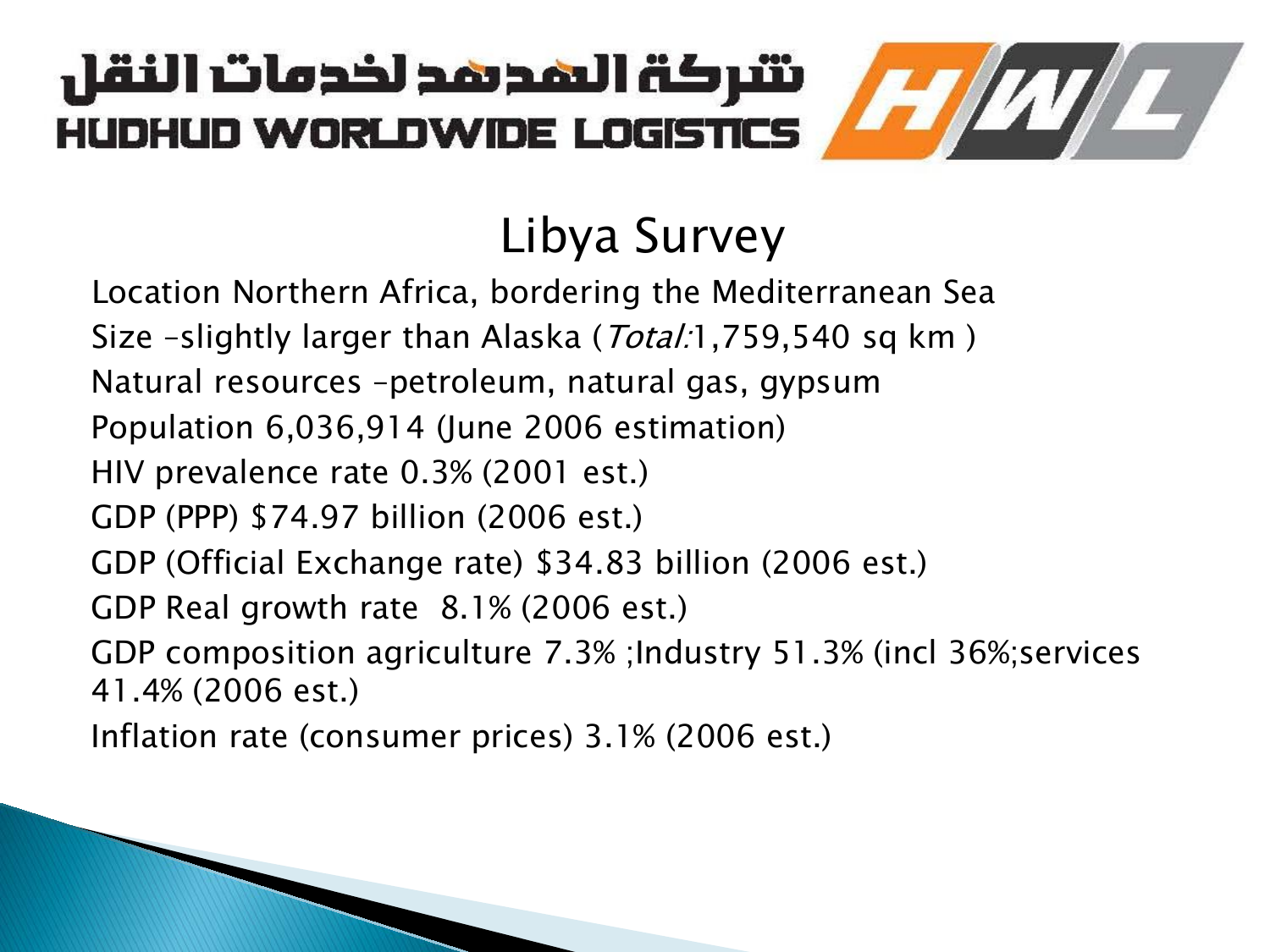

#### Map of Libya

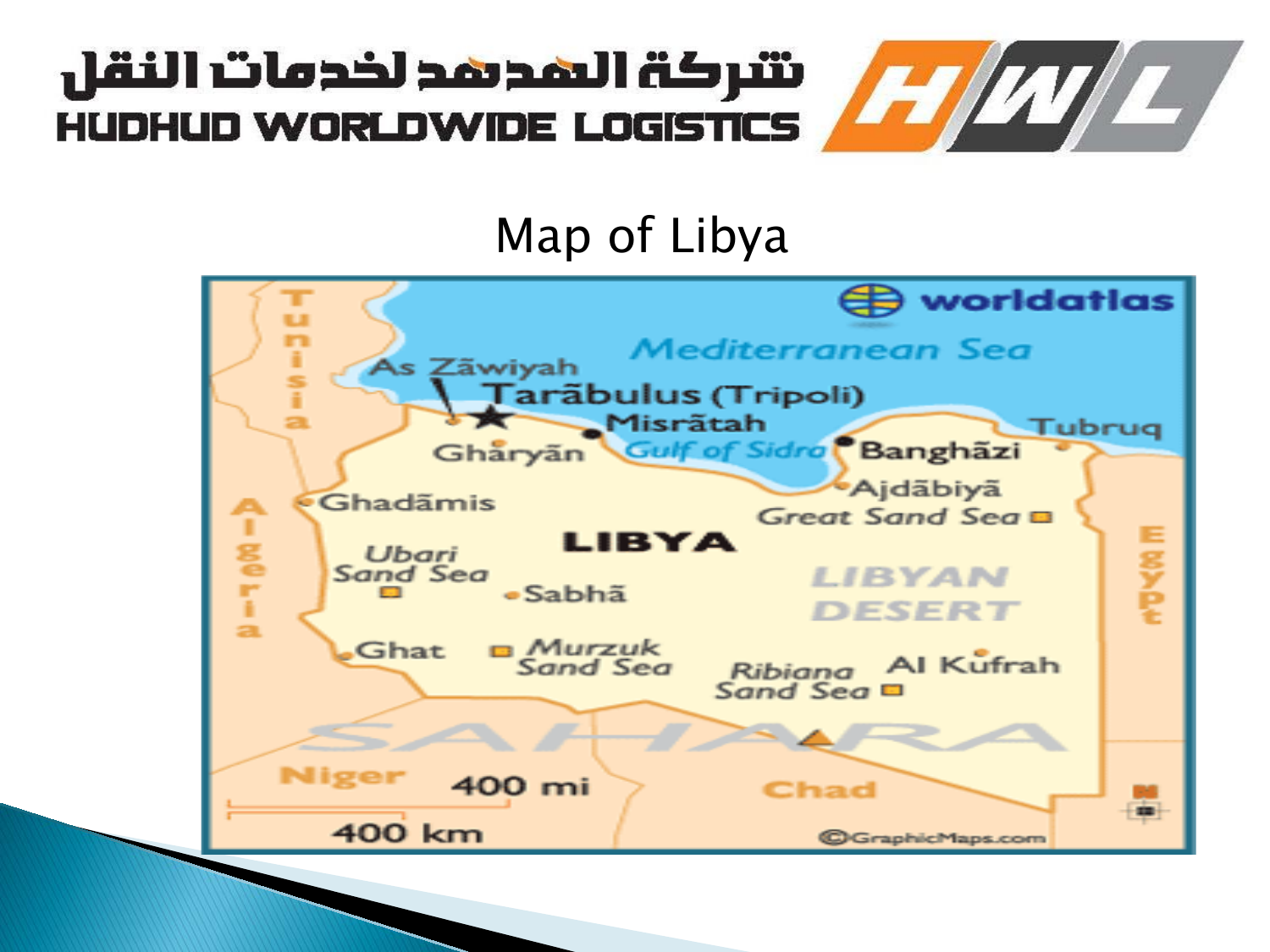

HudHud Worldwide Logistics established in 2008. HudHud Worldwide Logistics belongs to very good professional Industrial business Group of Misurata-Libya. Few Sister companies of HudHud are Al Naseem Dairy www.alnaseemdairy.com Nejma Oil www.anjma.ly Attakdum Company www.attakadum.com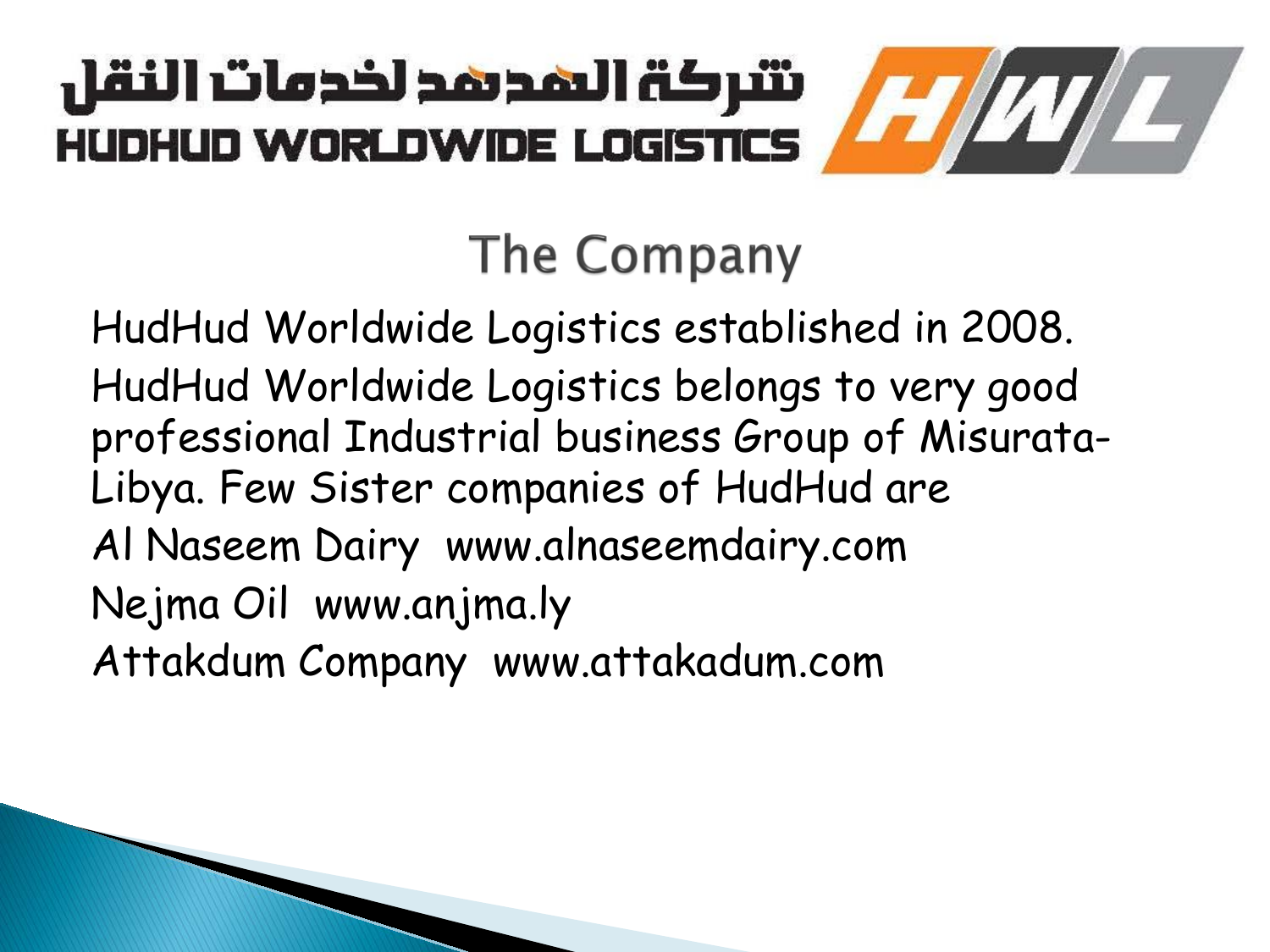### **Quick Facts about HWL**

HudHud have Three offices (Tripoli, Misurata and Benghazi).

- All offices are equipped with Duel Internet connections , Fax and Landline
- HWL Have total 24 Vehicles (10 cars,11 cargo Vans & 3 Trucks)
- HWL Have total 52 Staff working in all 3 offices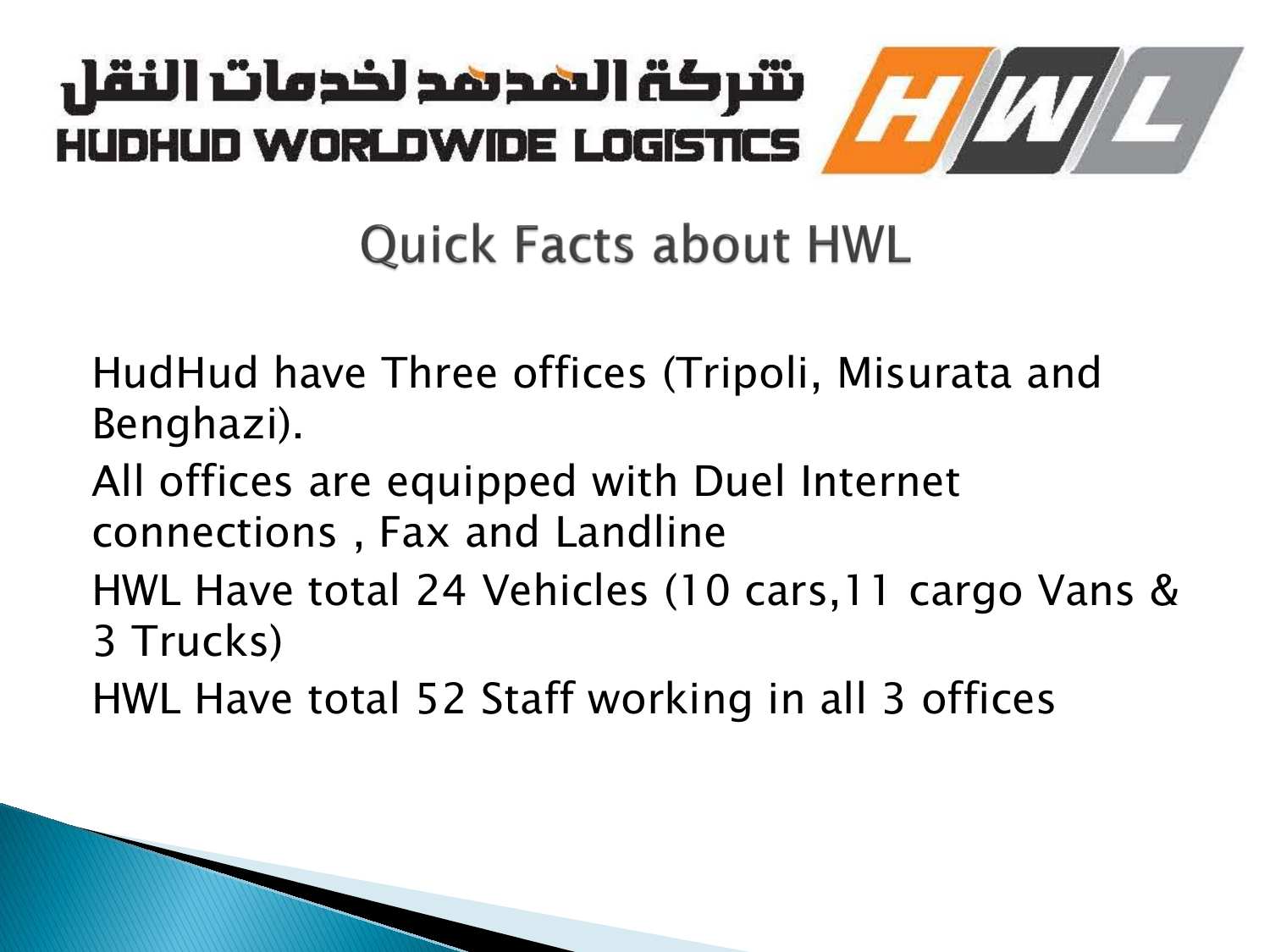

#### **Services**

Air Freight Ocean Freight Ground Services Logistics Customs Clearance Project Handling Charters Warehousing

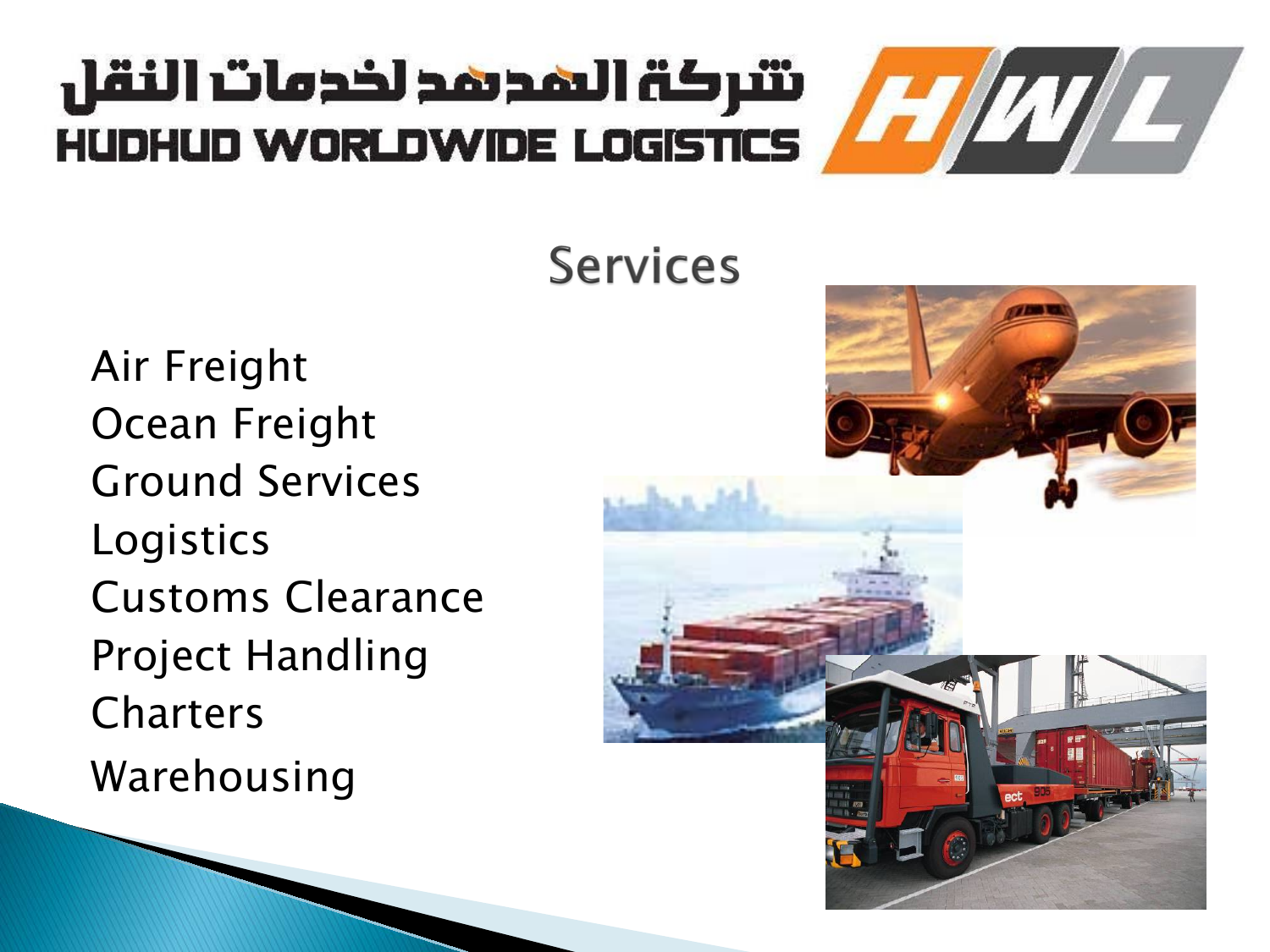Warehousing

We recently got our own New warehouse with easy access to all major Roads, Tripoli Airport and Tripoli port.

Total 4000 SQM warehouse In Tripoli

2400 SQM Covered Area

1600 SQM Open Area

Equipped with

**CCTV** 

Alarm System

24 Hours Gourd

Fire Fighting Equipment

3 Ton forklift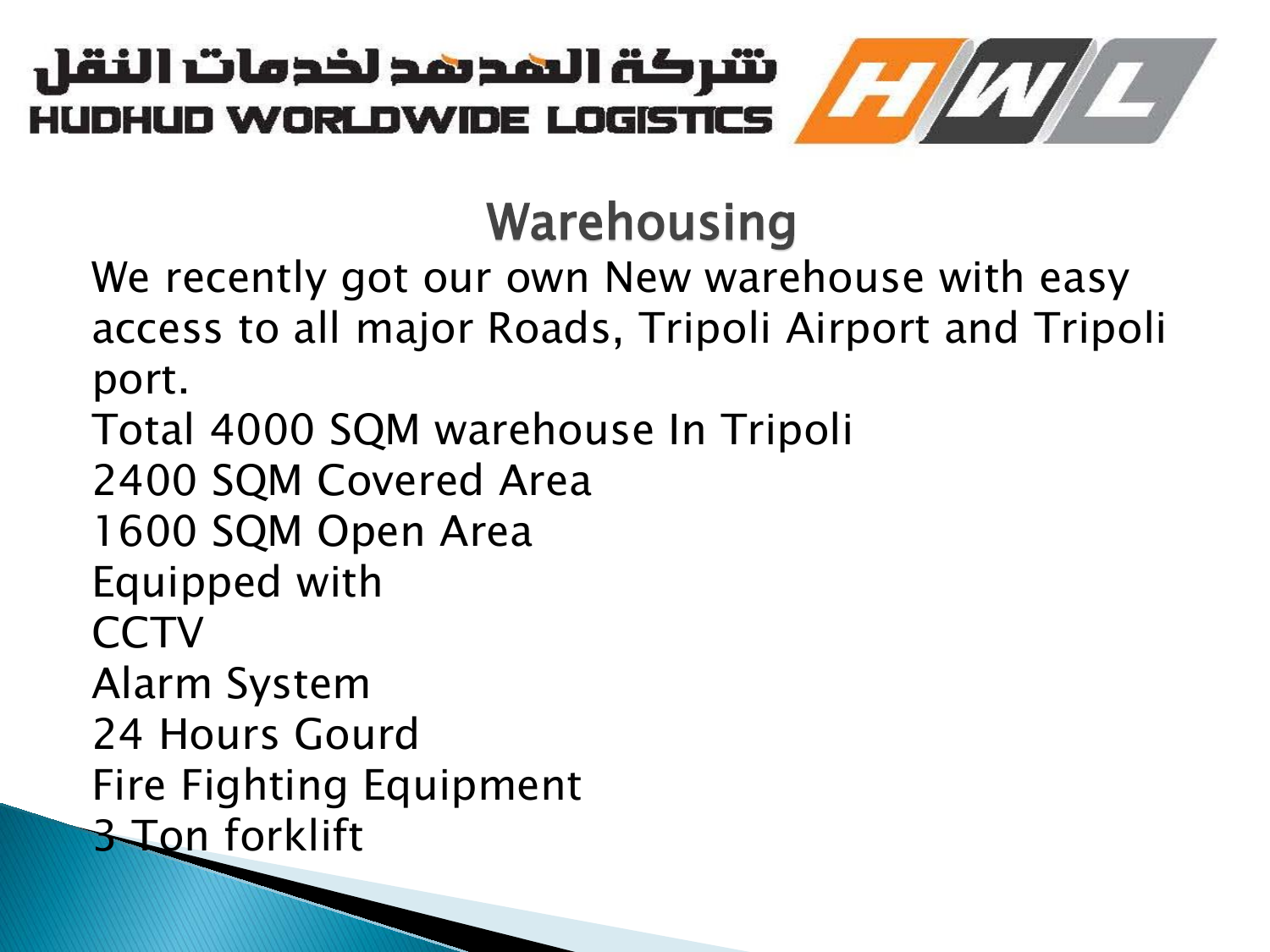

## HudHud Shipping

HudHud Worldwide Logistics now also registered its shipping agency by name of HudHud Shipping. We provide following services under HWL Shipping agency

- 1.Consolidation to/From Libya
- 2.Marine Services to Oil & gas Companies
- 3.Ship agency
- 4.Chartering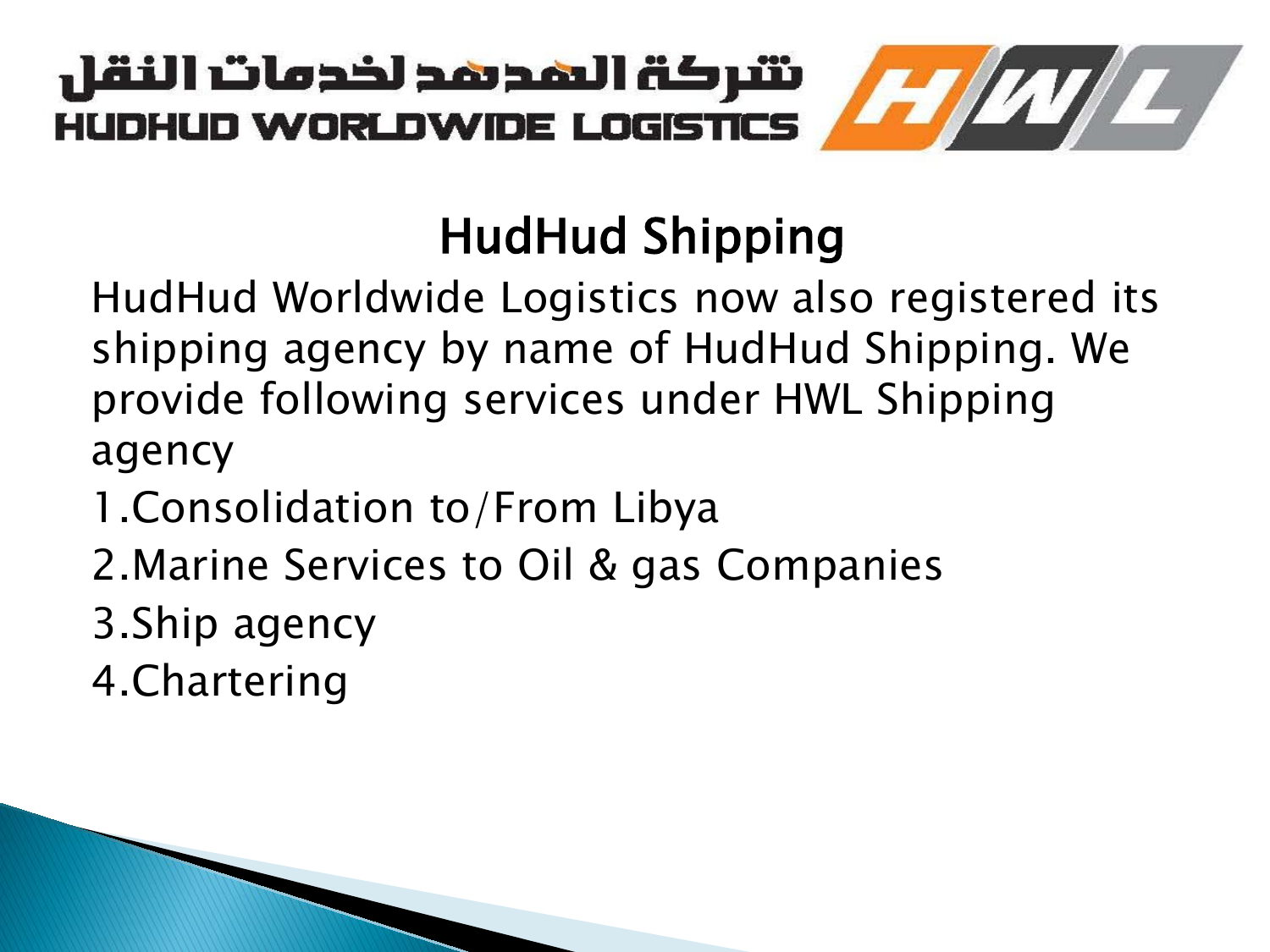

### Customs Clearance

HudHud Worldwide Logistics arrange customs clearance for its valued customers on all airports/ports/borders of Libya. We have own inhouse brokerage. Our own staff prepare customs manifest, submit in customs and clear shipments. We clear shipments in 1-2 working days provided all required paperwork in hands.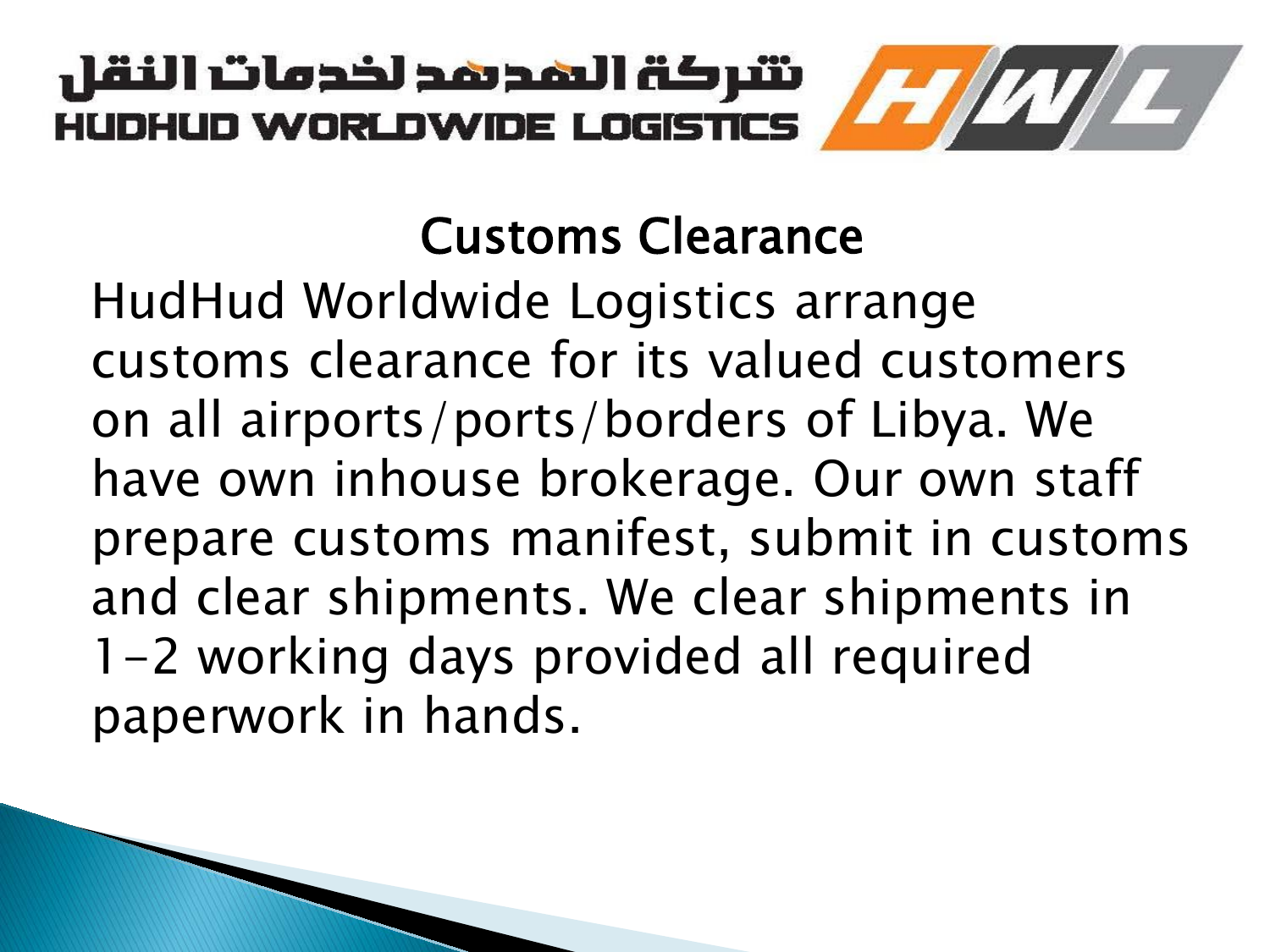

- Oil & Gas
- $\triangleright$  Technology
- Automotive
- Aerospace
- $\triangleright$  Industrial Manufacturing
- $\triangleright$  Retail
- $\triangleright$  Healthcare and Life Sciences
- $\triangleright$  Trade Show and Special Events

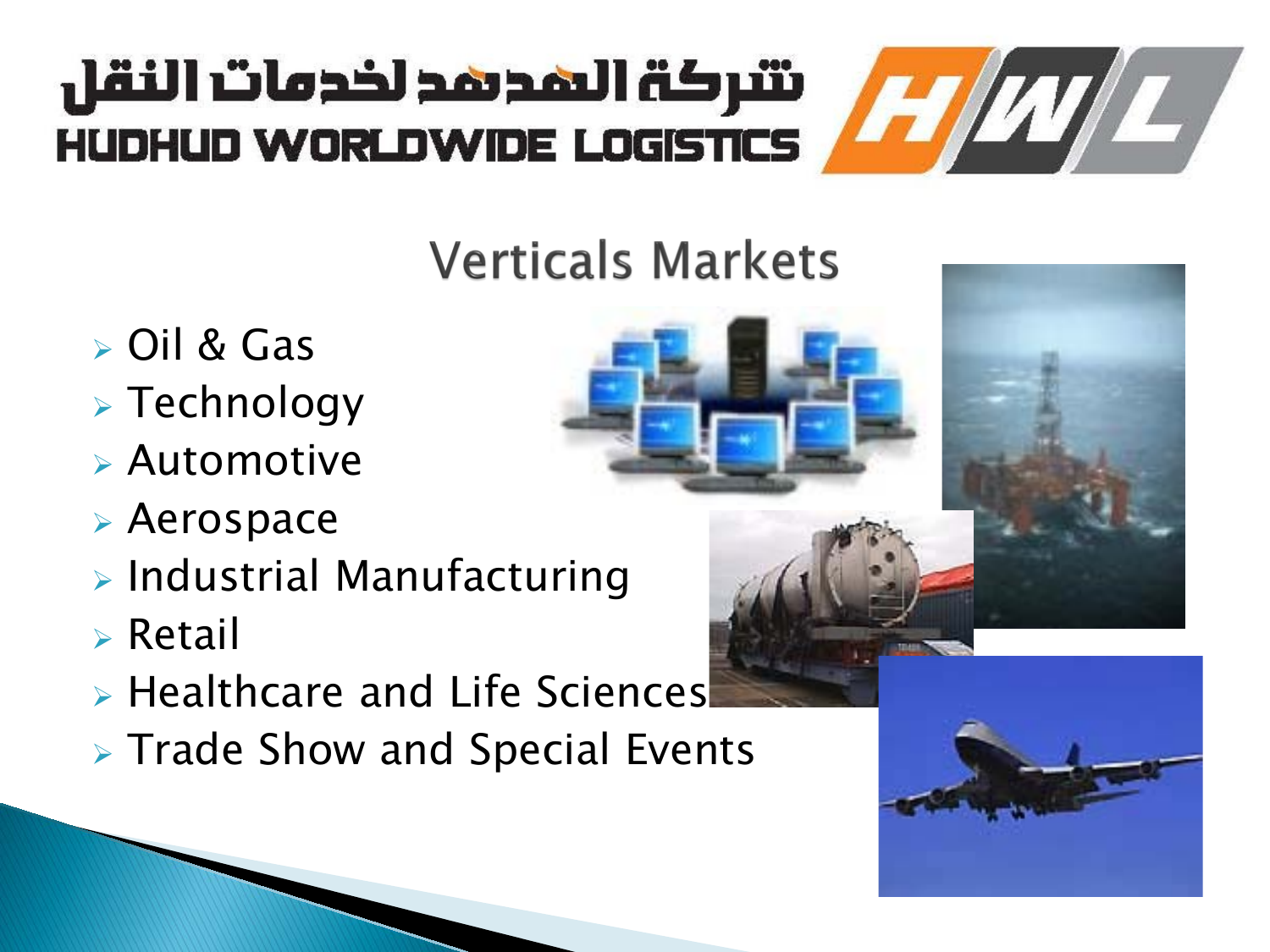## Oil & Gas Clients

Haliburton Libya Branch Weatherford Drilling International Nabors Drilling International Punjlloyd Upstream LTD National Oilwell Varco Egyptian Drilling Company GeoServices Libya Schlumberger Libya

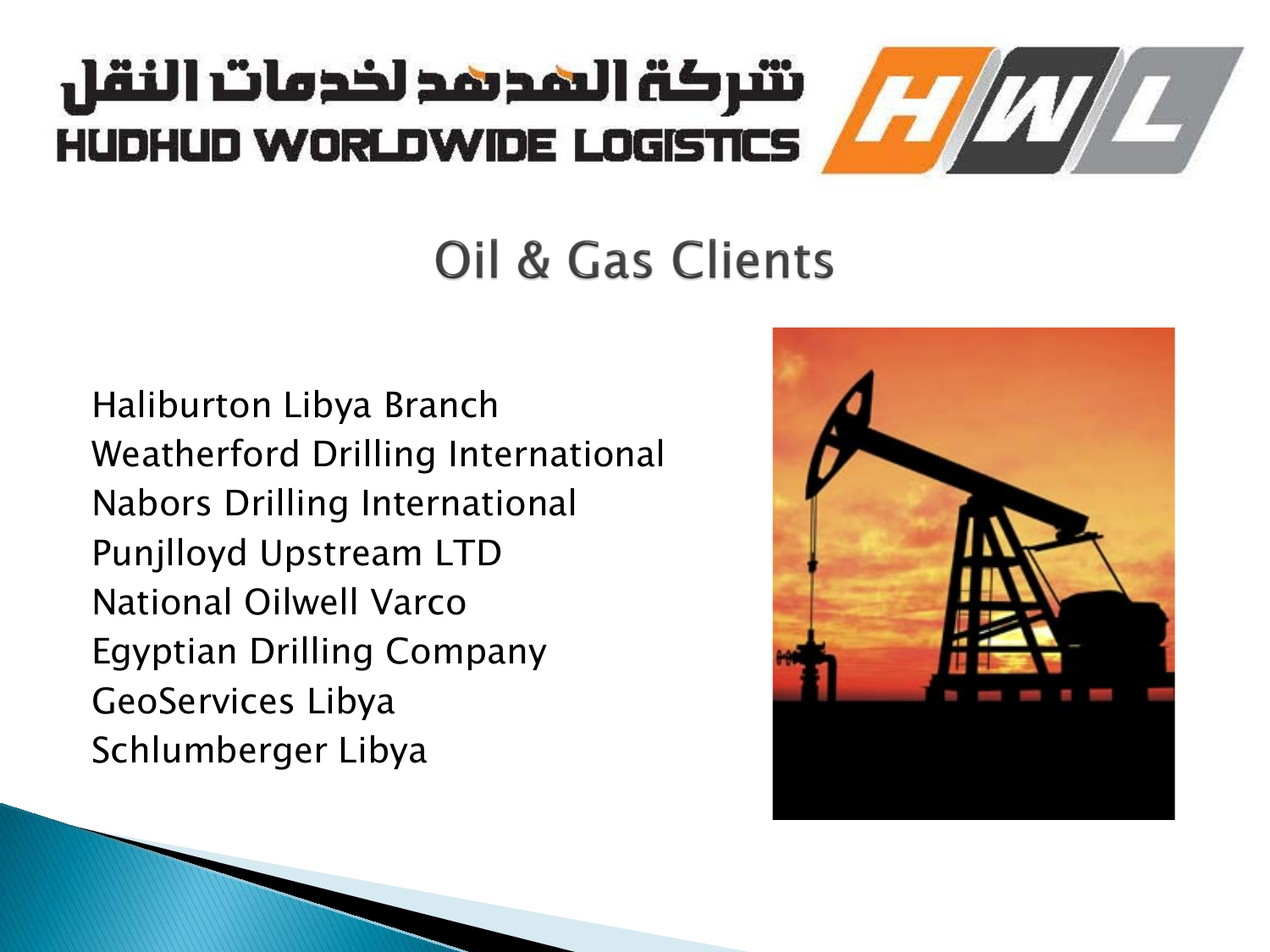

Relations with Carriers Airway Bill Stock Holder of Emirates Airline Qatar Airways Afriqiyah Airways Ocean Cargo Standard account with MSC Shipping Maersk Shipping CMA CGM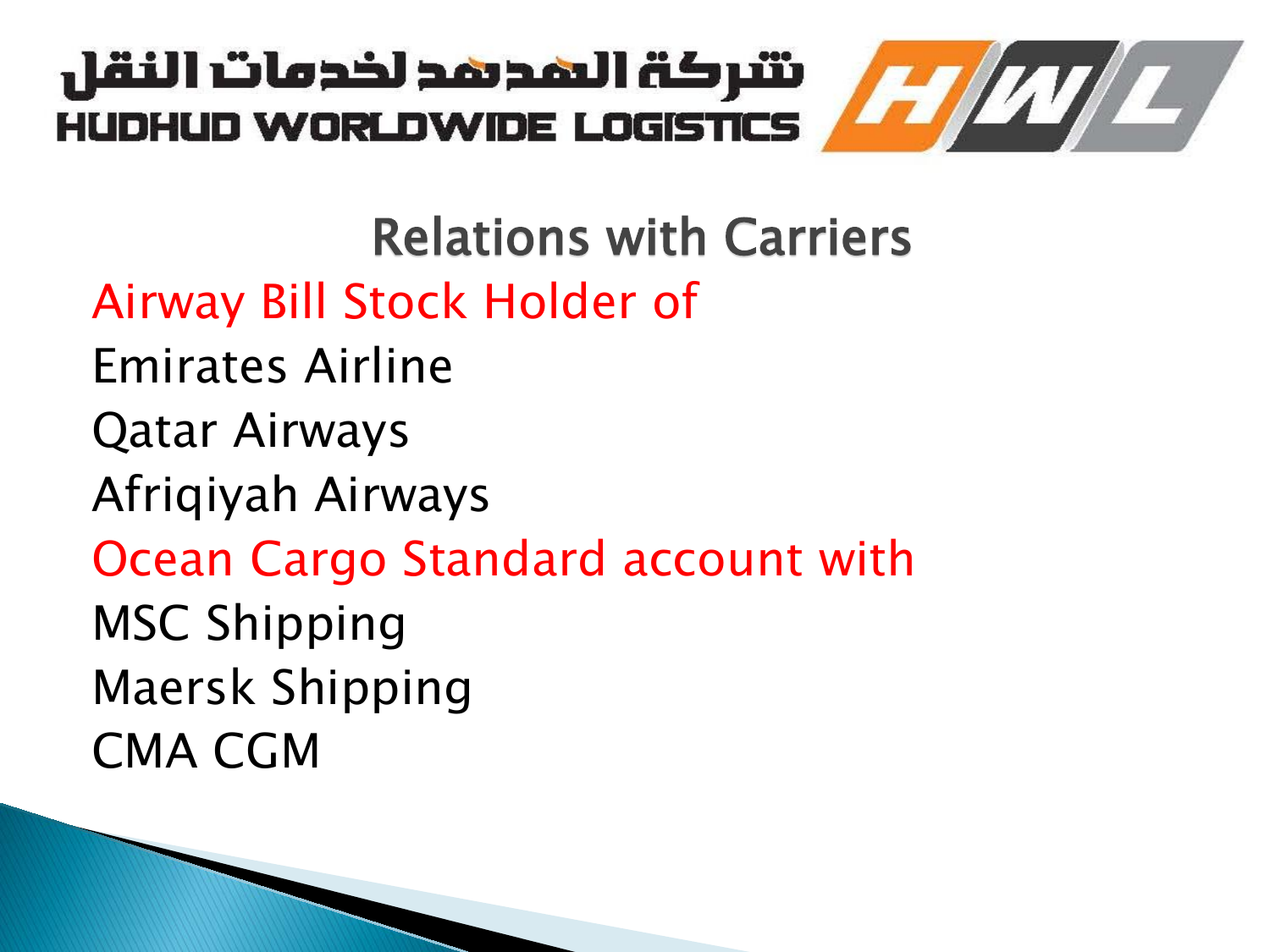

Management

Mr,AbdulKarim Mohamed Raied

Director Mobile:+218-91-2104351 E‐mail: karim@hwl.ly

Mr,Masaud Sarwar Country Manager Mobile:+218‐94‐3205439 E‐mail: masaud@hwl.ly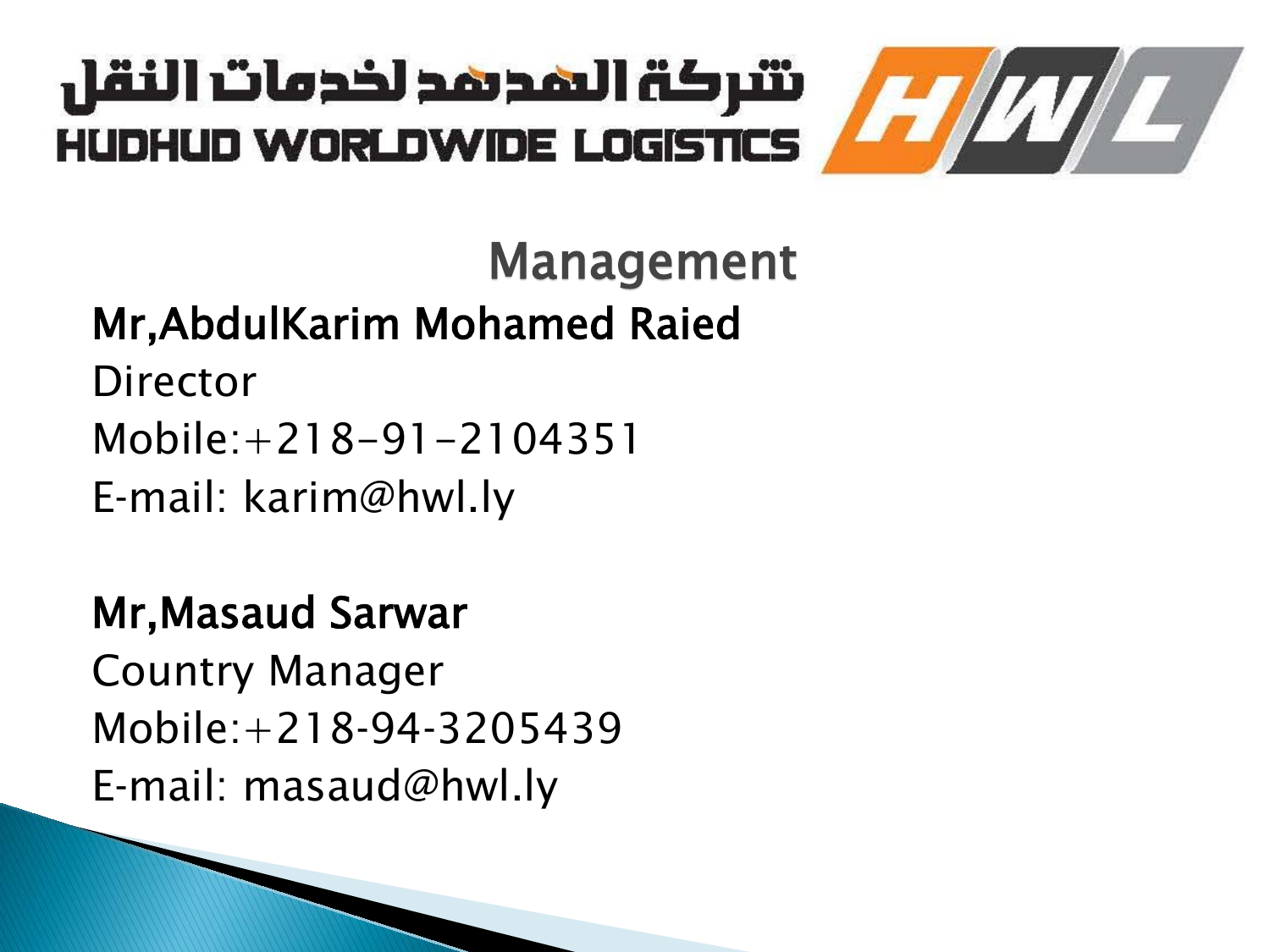

Corporate Office HudHud Worldwide Logistics Behind People's Hall Hai Al Andalus P.O.Box:5897, Tripoli-Libya Phone: +218-21-7137666/7190892 Fax:+218-21-4773319 E-mail: [info@hwl.](mailto:info@hwl.ly)ly www.hwl.ly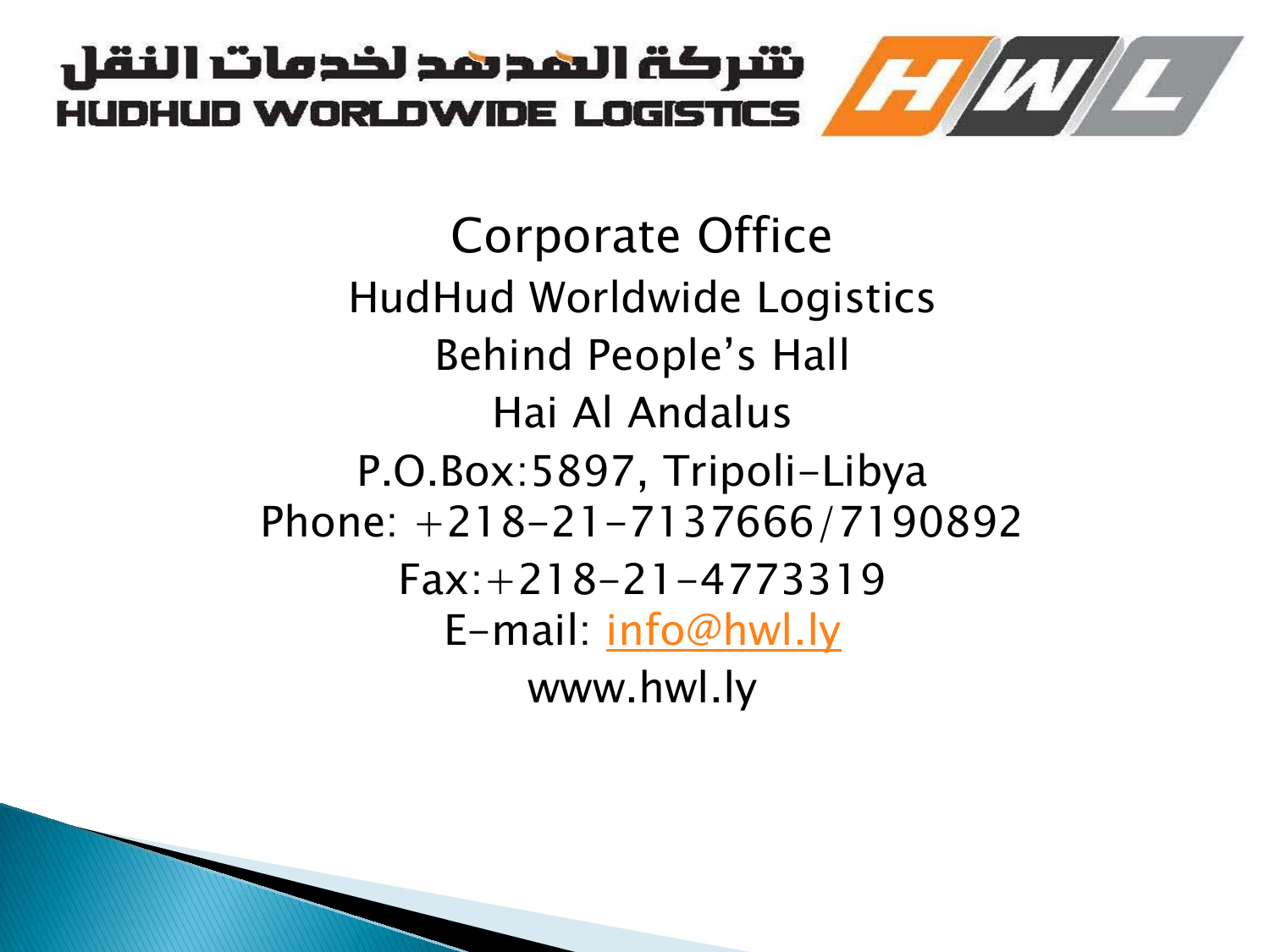

**Member of** 

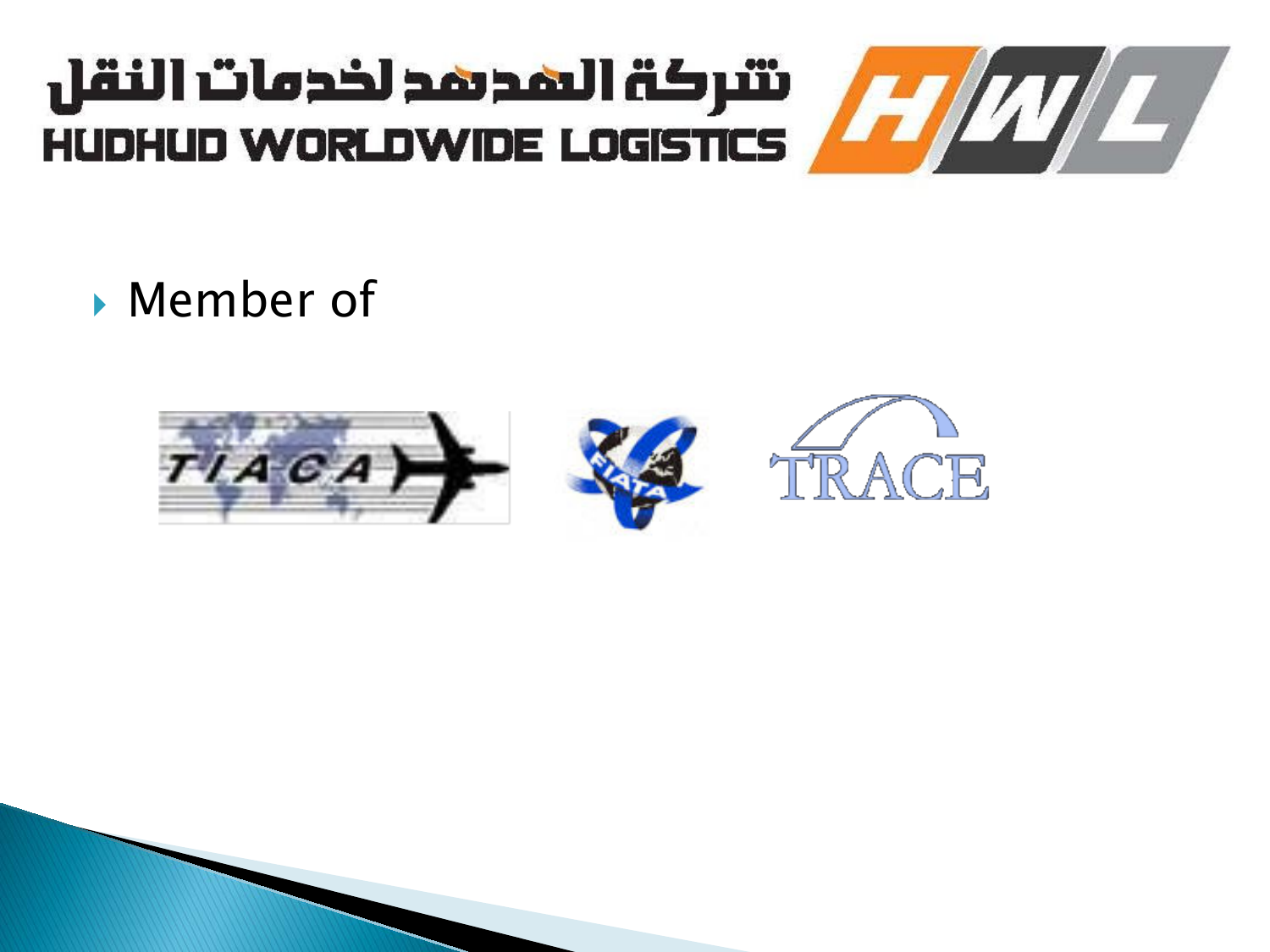

3600 Port Jacksonville Parkway Jacksonville, FL 32226 USA  $\odot$  +1 904 223.8488  $\bigodot$  +1 904 223.8955

aprenergy.com info@aprenergy.com

December 12, 2018

Mr. Masaud Sawar HudHud Worldwide Logistics Near Zarqa El Yamama 2, Gout Shaal Tripoli, Libya

Dear Sir,

APR Energy LLC confirms our appointment of HudHud Worldwide Logistics as our preferred Logistics agent for the importation formalities, warehousing and transport services during our 450MW Power Plants Project 2013-2015 in Libya.

HudHud Logistics in Libya demonstrated high professionalism and speed during our business operations. They performed very well even during tough situations and were able to manage all logistical challenges.

We appreciate your contribution to our success and look forward to continuing our relationship in our future projects within the region.

Sincerly,

Lamine Cisse Jr **Regional Logistics Manager** Lamine.cisse@aprenergy.com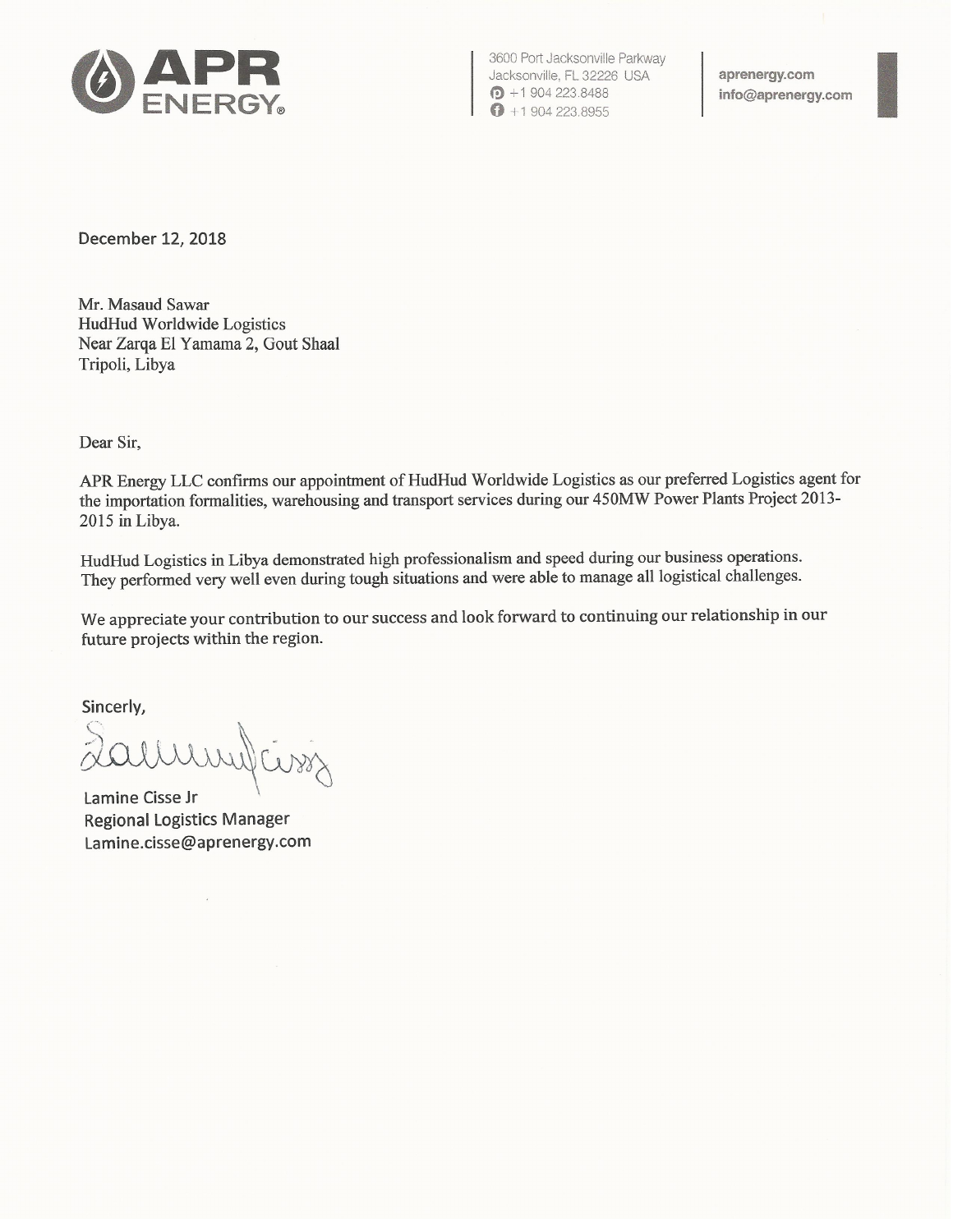

**EGYPTIAN DRILLING COMPANY** 

Dec 13, 2018

Mr. Masaud Sawar HudHud Worldwide Logistics Near Zarga El Yamama 2, Gout Shaal Tripoli, Libya

Dear Sir:

Egyptian Drilling Company (EDC). Confirms our appointment of HudHud Worldwide Logistics from preferred status to being our sole agent In Libya for the importation formalities and transport services to our drilling locations.

This appointment is based upon the reliability and high level of service demonstrated to date.

We appreciate your contribution to our success and look forward to continuing our relationship

Sincerely,

Chief Procurement Officer

er Procureum<br>
Galup 13<br>
Salwa Helal 18

Logisti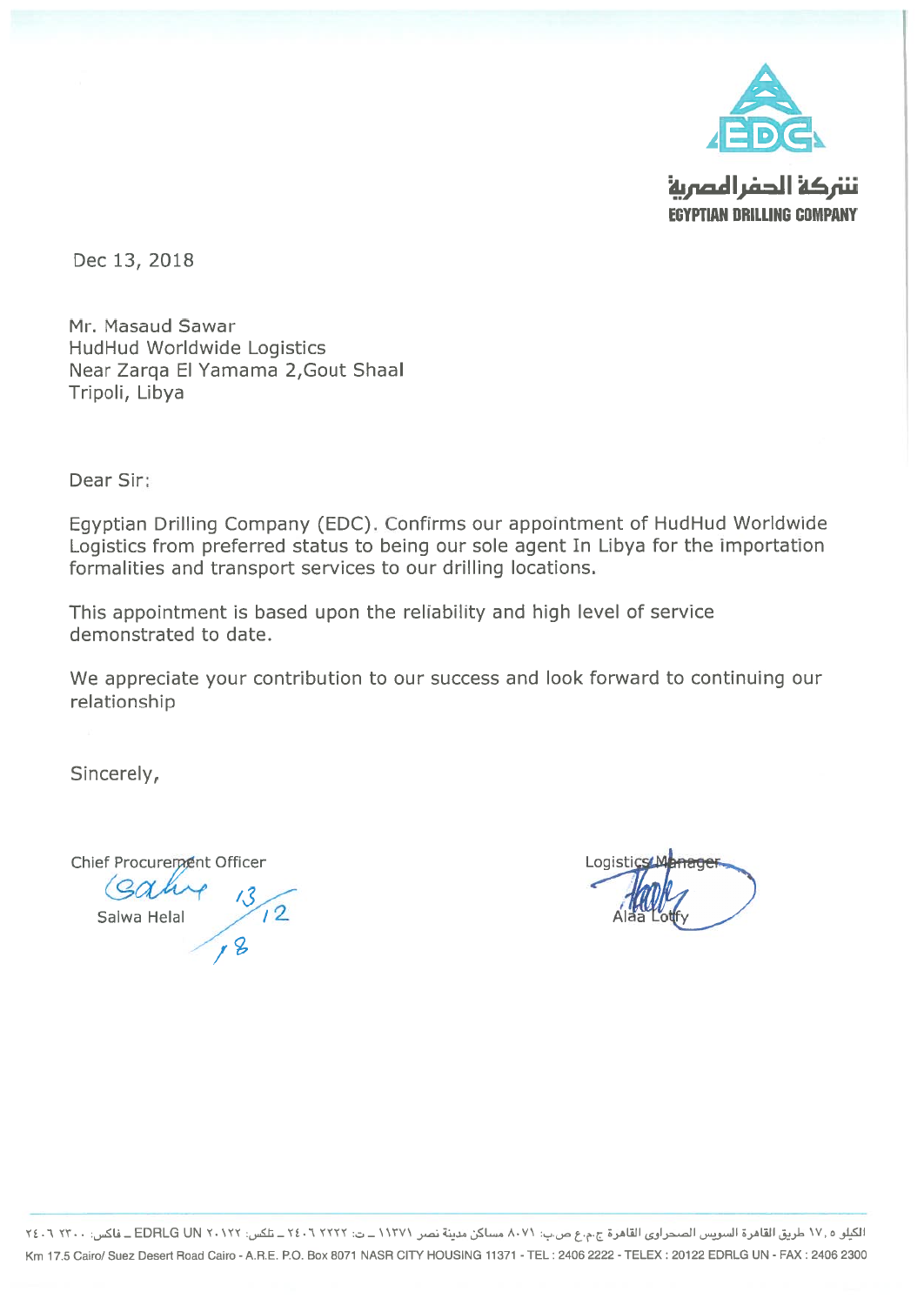

May 1, 2009

Mr. Masaud Sawar HudHud Worldwide Logistics Near Zarqa El Yamama 2, Gout Shaal Tripoli, Libya

Dear Sir:

Weatherford Drilling International (BVI) Ltd. confirms our appointment of HudHud Worldwide Logistics from preferred status to being our sole agent for the importation formalities and transport services to our drilling locations.

This appointment is based upon the reliability and high level of service demonstrated to date.

We appreciate your contribution to our success and look forward to continuing our relationship

Sincerely, Tank w. Parlar

Douglas Parker

**Country Manager** 

www.weatherford.com